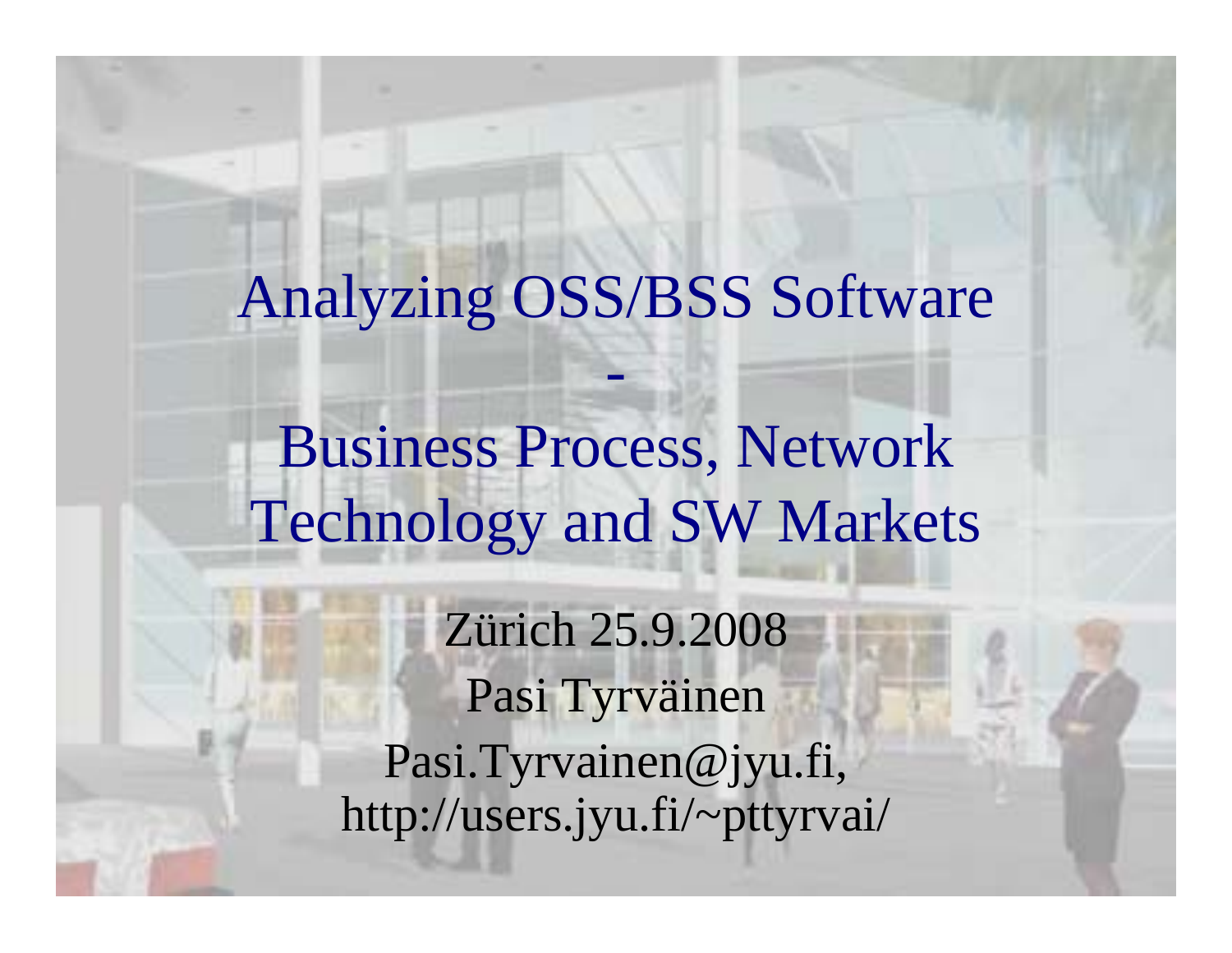Vertical software market evolution & OSS/BSS

- Levels of observation of a software market
	- Total SW market
	- **Vertical SW market**
	- Market segment
	- SW product + sw service
- Telecom service provider SW market
	- Process view
	- Market view
	- Technology view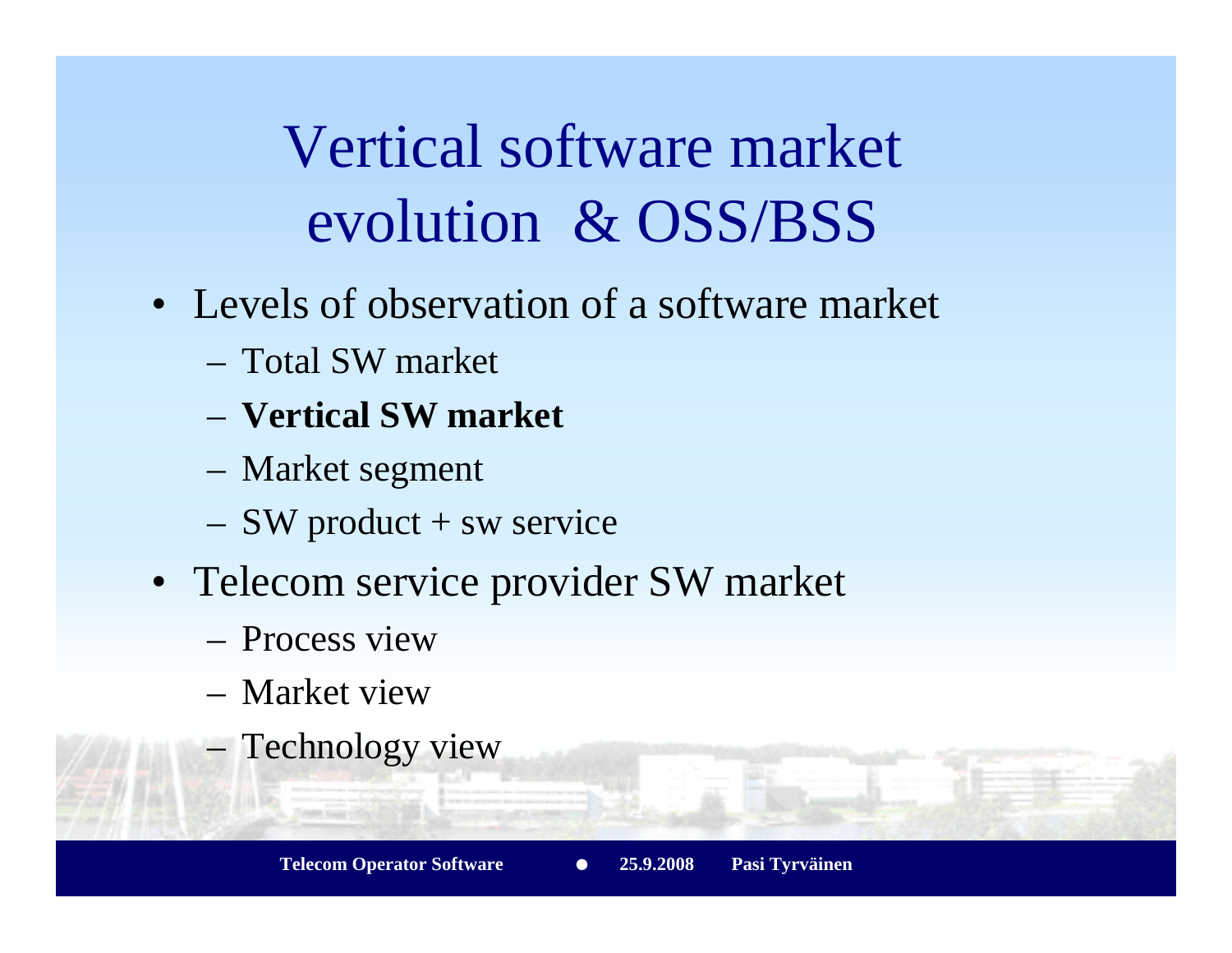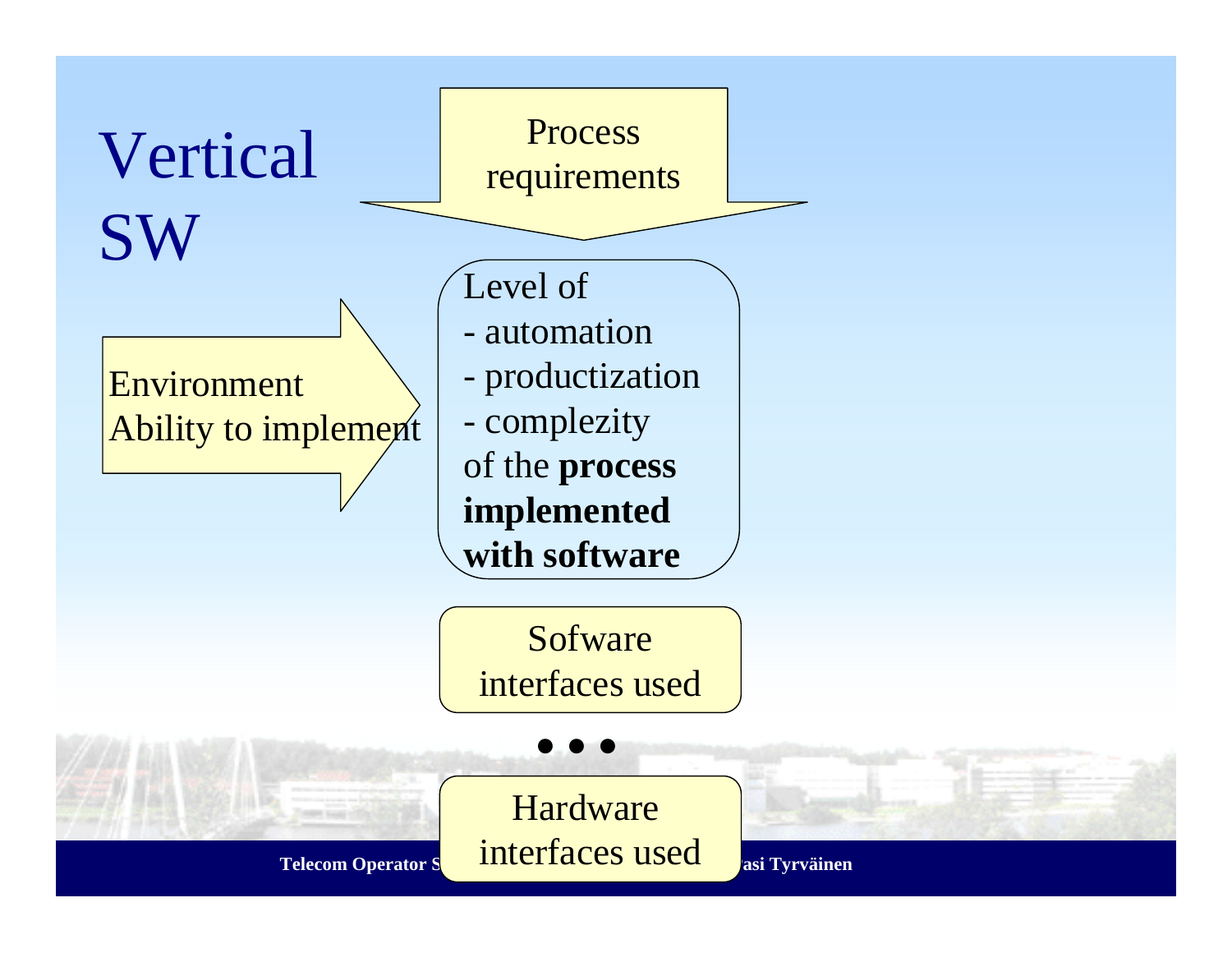#### Vertical SW Industry Evolution

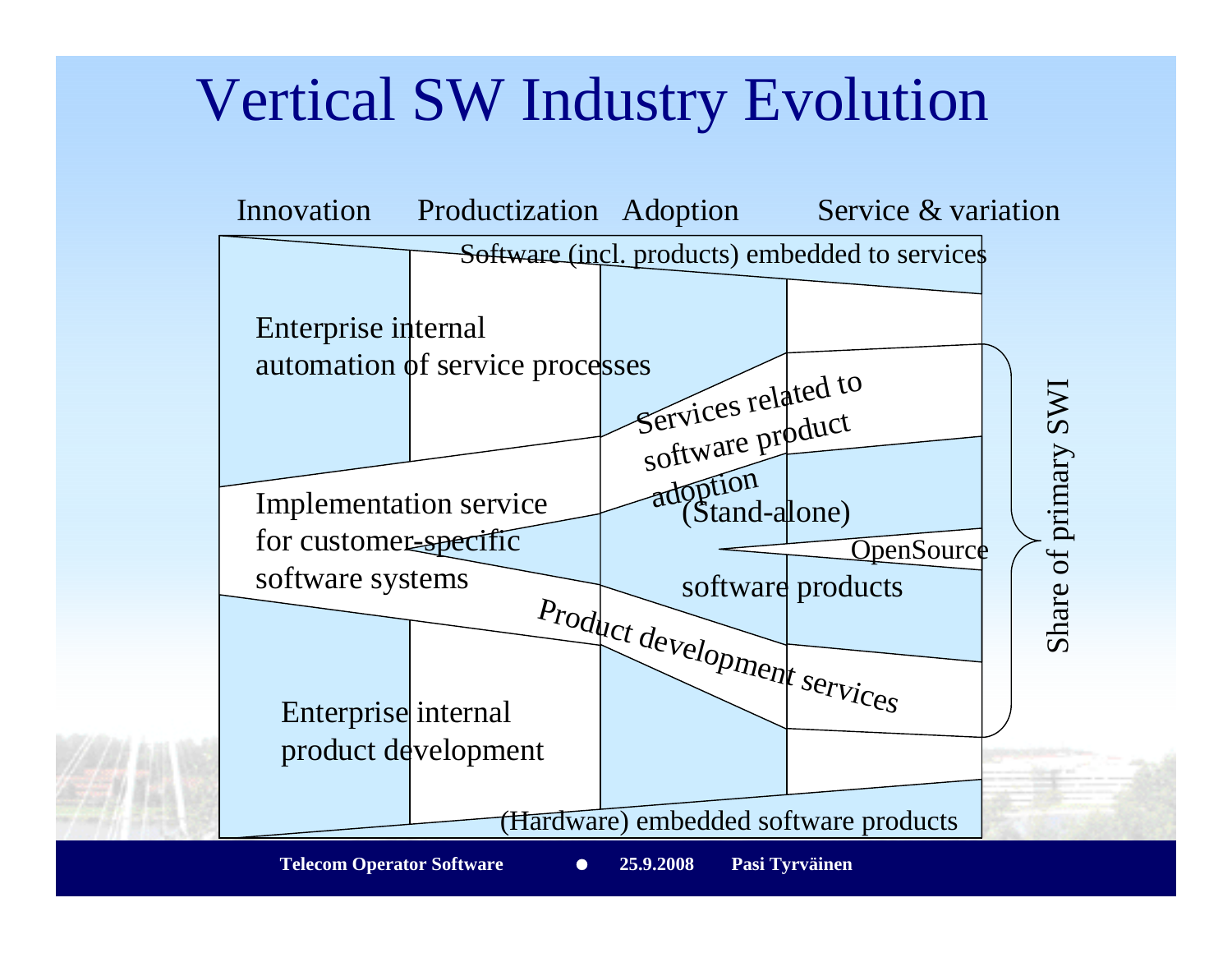| <b>Drivers</b><br>and<br><b>Features</b>             | <b>Innovation Phase</b>                                                                                                               | <b>Productization</b><br><b>Phase</b>                                                                    | <b>Transition</b><br><b>Phase</b>                      | <b>Service and</b><br><b>Variation</b><br><b>Phase</b>                                                |
|------------------------------------------------------|---------------------------------------------------------------------------------------------------------------------------------------|----------------------------------------------------------------------------------------------------------|--------------------------------------------------------|-------------------------------------------------------------------------------------------------------|
| <b>Process</b><br>drivers<br>(Vertical)<br>industry) | Process innovation,<br><b>Competitive advantage</b><br>$(differentiation / costs)$ ,<br>Enterprise-specific<br>processes              | SW supported<br>processes,<br><b>Process</b><br>harmonization,<br>Repeatability<br>between enterprises   | Process<br>standards<br>adopted                        | Process<br>optimization,<br>IT process cost<br>optimization                                           |
| <b>Software</b><br><b>Business</b>                   | <b>Customer-specific</b><br>services,<br>Integrated HW/SW<br>products,<br>An application per<br>enterprise                            | Productization,<br>Competing<br>standards,<br>Micro ecologies,<br><b>Network</b><br>development          | Market<br>share race,<br>Competing<br>ecologies        | <b>New</b><br>development on<br>the <b>dominant</b><br>SW platform,<br><b>Open Source</b>             |
| <b>Technolog</b><br>y Drivers                        | <b>Technology</b><br>innovation,<br>Competing with IPRs<br>and closed interfaces,<br><b>Equipment vendors</b><br>dominating SW market | <b>Technology</b><br>standardization<br>within vertical<br>market segment,<br>Multiple strong<br>vendors | Fast<br>technology<br>adoption,<br>Market<br>expansion | Technology<br>dominance,<br><b>Bulk hardware</b><br>with standard<br>interface and<br>large user base |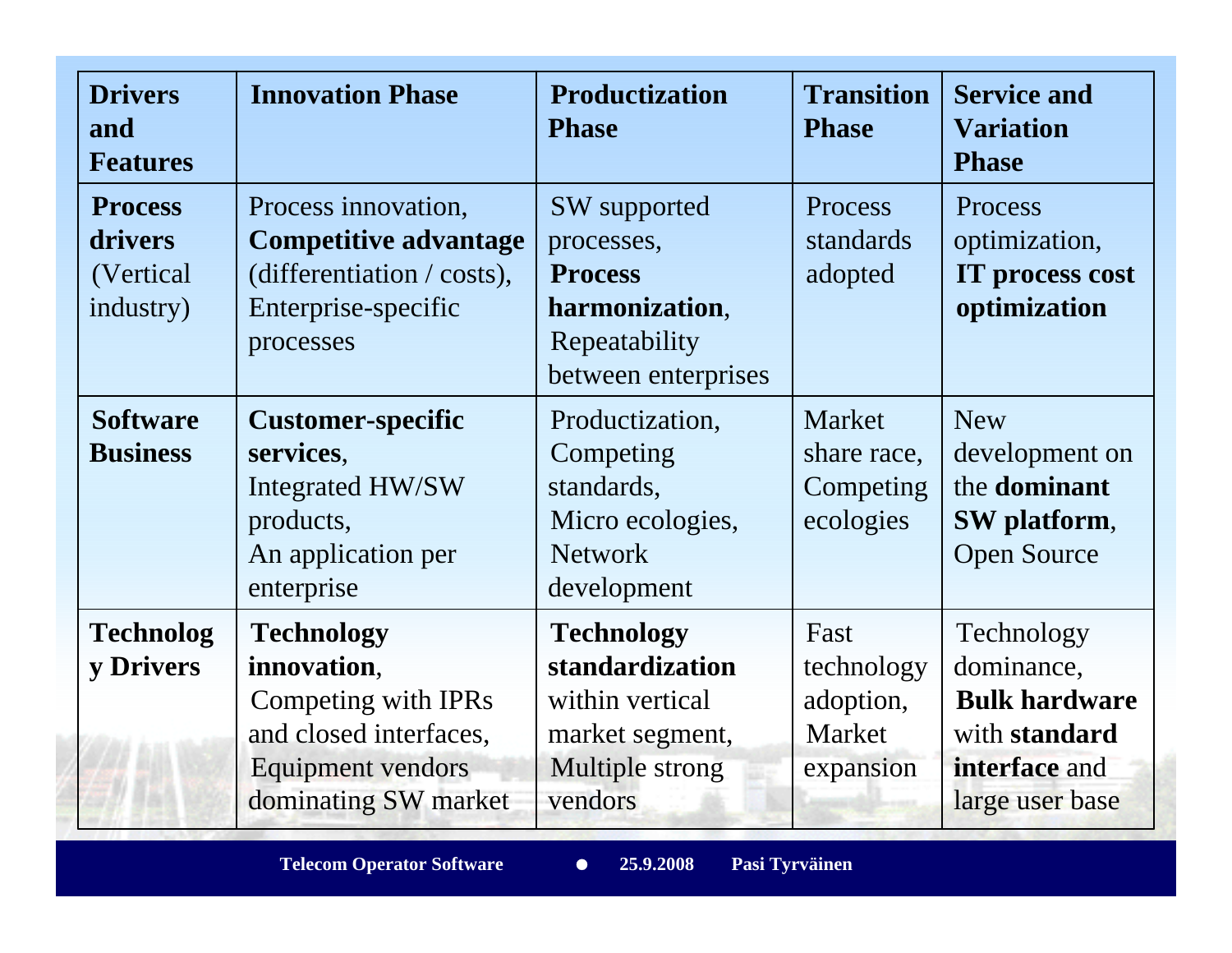# SmarTop Project

- Analyzing vertical software market of telecom operator software (OSS/BSS)
- $1.1.2007 31.12.2008$
- •• Tekes research project, funded 80%
- • Business Partners:
	- Nokia Siemens Networks, Tecnomen (project board members)
	- Comptel, Finnet group / MPY, Nethawk
- Faculty of Information Technology, Univ. of Jyväskylä
	- Dr. Lauri Frank, Mirja Pulkkinen, Dr. Oleksiy Machelis, Eetu Luoma
- Resarch Partners
	- Etla: Prof. Olli Martikainen, UoJ: Prof. Jari Veijalainen
	- Lappeenranta Univ. of Technology: Sirmakka / Kimmo Suojapelto
	- Prof. Jeffrey Funk, National University of Singapore
	- Prof. Rich Kazman & Hong-May Chen, University of Hawaii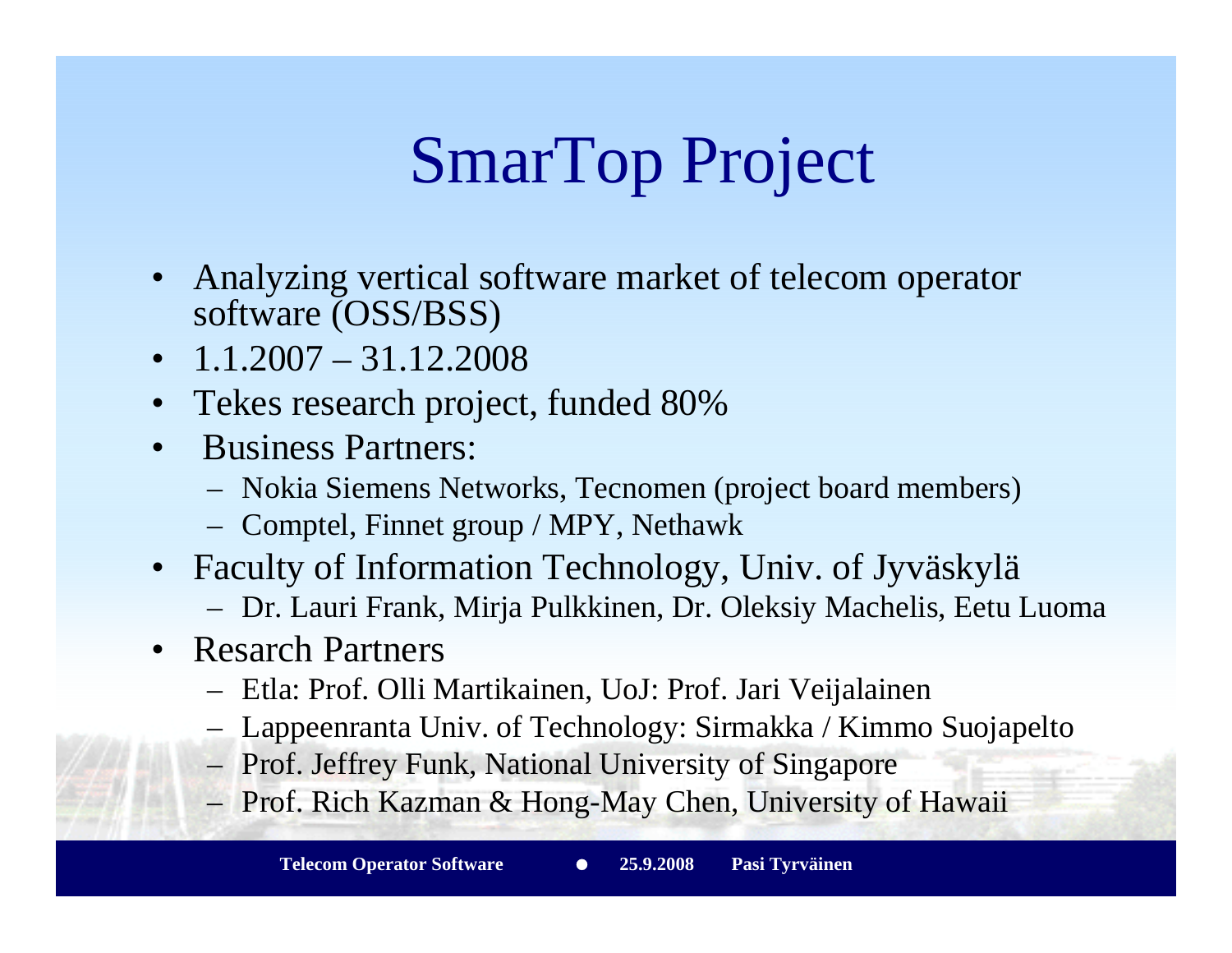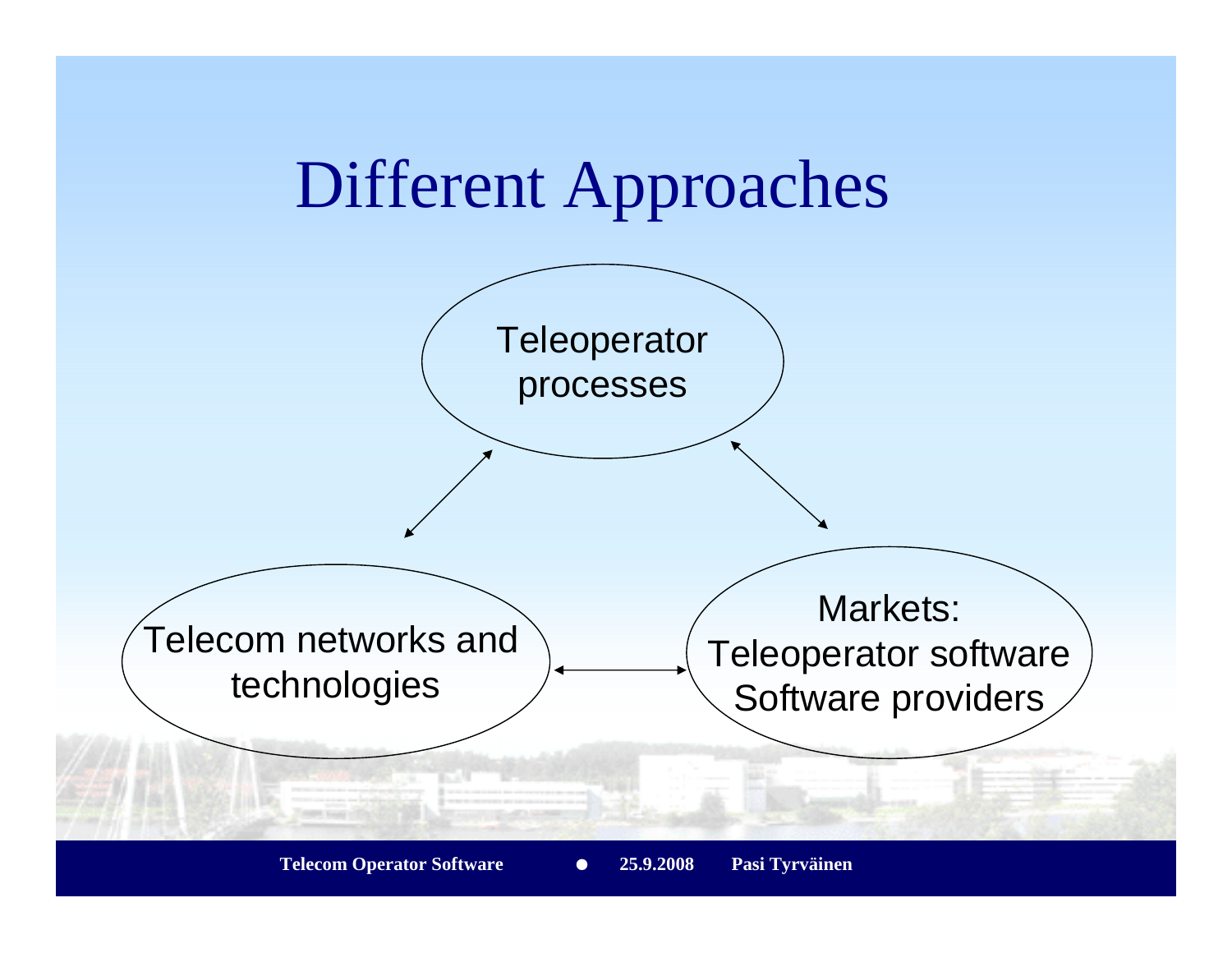#### eTOM - Enhanced Telecom

# **Operations Map**

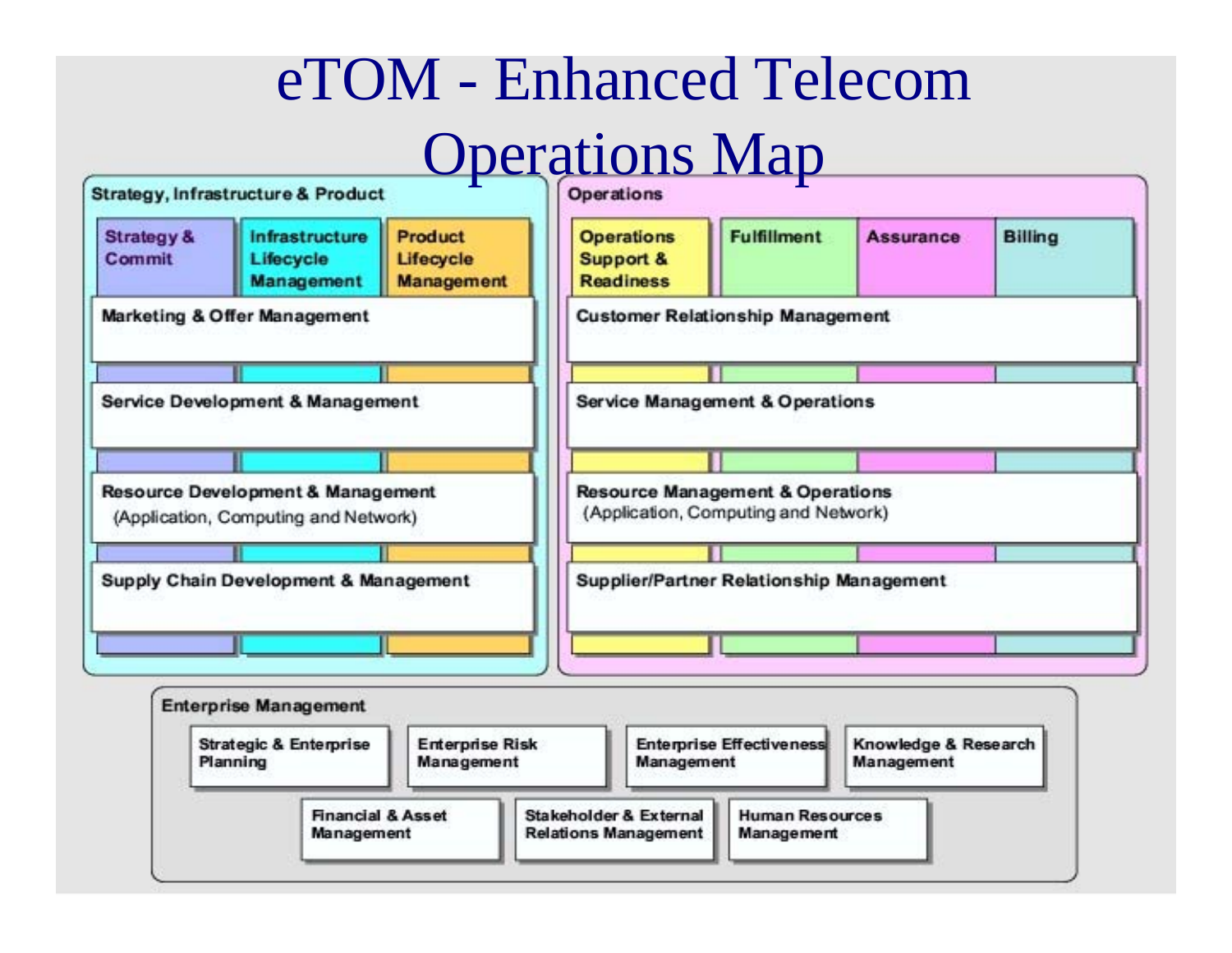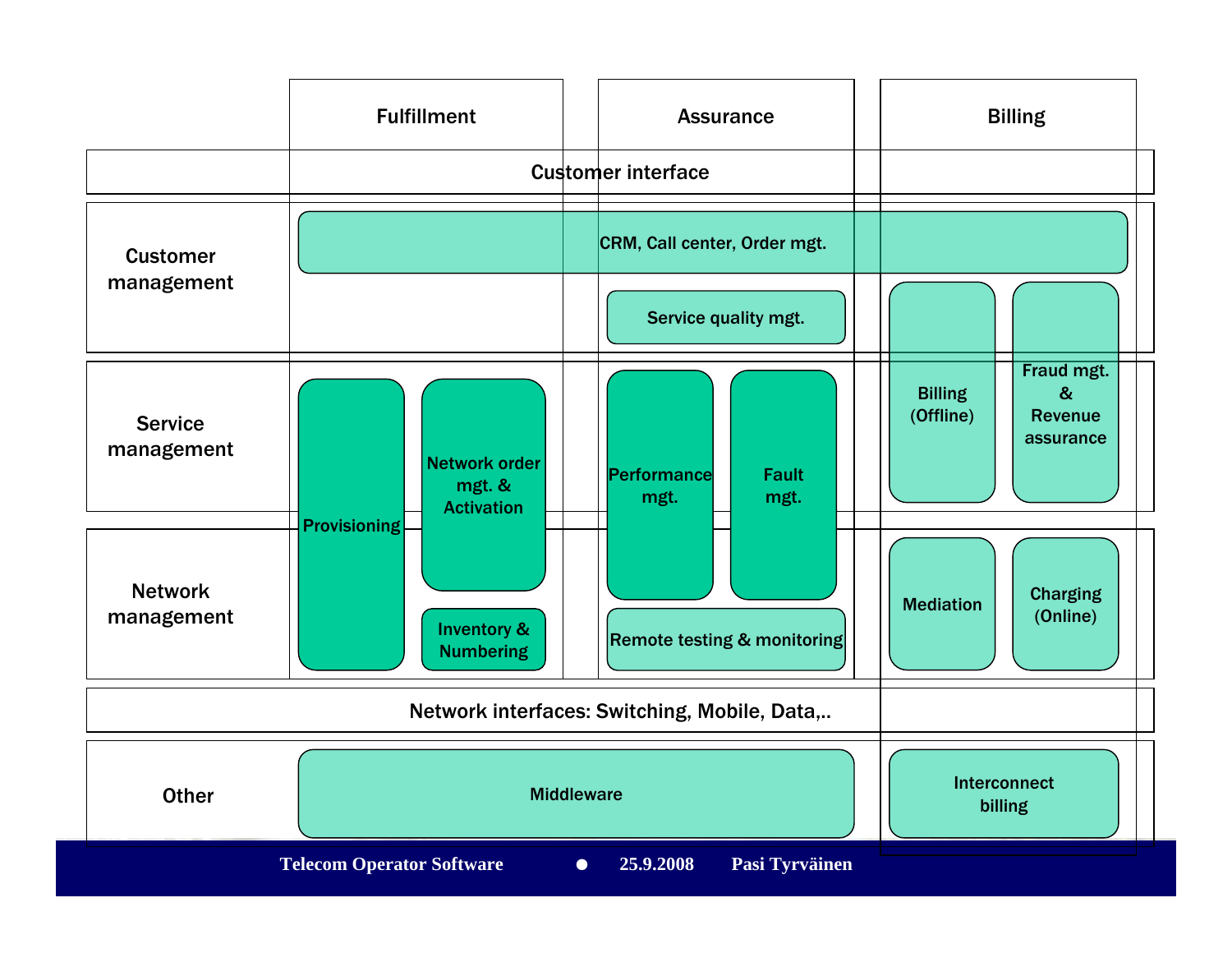|                                                                                                                                                                                                                                | Multivendor<br>EMS | Mediation | Billing<br>Systems | <b>Revenue Ass. Interconnect</b><br>& Fraud Mgt. Billing | CRM | <b>Activation</b> | Provisioning Resource/ Fault Performance Service Test &<br>Inventory Mgt, Management Monitoring Management Measurement |  |  |
|--------------------------------------------------------------------------------------------------------------------------------------------------------------------------------------------------------------------------------|--------------------|-----------|--------------------|----------------------------------------------------------|-----|-------------------|------------------------------------------------------------------------------------------------------------------------|--|--|
|                                                                                                                                                                                                                                |                    |           |                    |                                                          |     |                   |                                                                                                                        |  |  |
|                                                                                                                                                                                                                                |                    |           |                    |                                                          |     |                   |                                                                                                                        |  |  |
|                                                                                                                                                                                                                                |                    |           |                    |                                                          |     |                   |                                                                                                                        |  |  |
|                                                                                                                                                                                                                                |                    |           |                    |                                                          |     |                   |                                                                                                                        |  |  |
|                                                                                                                                                                                                                                |                    |           |                    |                                                          |     |                   |                                                                                                                        |  |  |
|                                                                                                                                                                                                                                |                    |           |                    |                                                          |     |                   |                                                                                                                        |  |  |
|                                                                                                                                                                                                                                |                    |           |                    |                                                          |     |                   |                                                                                                                        |  |  |
|                                                                                                                                                                                                                                |                    |           |                    |                                                          |     |                   |                                                                                                                        |  |  |
|                                                                                                                                                                                                                                |                    |           |                    |                                                          |     |                   |                                                                                                                        |  |  |
|                                                                                                                                                                                                                                |                    |           |                    |                                                          |     |                   |                                                                                                                        |  |  |
|                                                                                                                                                                                                                                |                    |           |                    |                                                          |     |                   |                                                                                                                        |  |  |
|                                                                                                                                                                                                                                |                    |           |                    |                                                          |     |                   |                                                                                                                        |  |  |
|                                                                                                                                                                                                                                |                    |           |                    |                                                          |     |                   |                                                                                                                        |  |  |
|                                                                                                                                                                                                                                |                    |           |                    |                                                          |     |                   |                                                                                                                        |  |  |
|                                                                                                                                                                                                                                |                    |           |                    |                                                          |     |                   |                                                                                                                        |  |  |
|                                                                                                                                                                                                                                |                    |           |                    |                                                          |     |                   |                                                                                                                        |  |  |
|                                                                                                                                                                                                                                |                    |           |                    |                                                          |     |                   |                                                                                                                        |  |  |
|                                                                                                                                                                                                                                |                    |           |                    |                                                          |     |                   |                                                                                                                        |  |  |
|                                                                                                                                                                                                                                |                    |           |                    |                                                          |     |                   |                                                                                                                        |  |  |
|                                                                                                                                                                                                                                |                    |           |                    |                                                          |     |                   |                                                                                                                        |  |  |
|                                                                                                                                                                                                                                |                    |           |                    |                                                          |     |                   |                                                                                                                        |  |  |
|                                                                                                                                                                                                                                |                    |           |                    |                                                          |     |                   |                                                                                                                        |  |  |
|                                                                                                                                                                                                                                |                    |           |                    |                                                          |     |                   |                                                                                                                        |  |  |
|                                                                                                                                                                                                                                |                    |           |                    |                                                          |     |                   |                                                                                                                        |  |  |
|                                                                                                                                                                                                                                |                    |           |                    |                                                          |     |                   |                                                                                                                        |  |  |
|                                                                                                                                                                                                                                |                    |           |                    |                                                          |     |                   |                                                                                                                        |  |  |
|                                                                                                                                                                                                                                |                    |           |                    |                                                          |     |                   |                                                                                                                        |  |  |
|                                                                                                                                                                                                                                |                    |           |                    |                                                          |     |                   |                                                                                                                        |  |  |
|                                                                                                                                                                                                                                |                    |           |                    |                                                          |     |                   |                                                                                                                        |  |  |
|                                                                                                                                                                                                                                |                    |           |                    |                                                          |     |                   |                                                                                                                        |  |  |
|                                                                                                                                                                                                                                |                    |           |                    |                                                          |     |                   |                                                                                                                        |  |  |
|                                                                                                                                                                                                                                |                    |           |                    |                                                          |     |                   |                                                                                                                        |  |  |
|                                                                                                                                                                                                                                |                    |           |                    |                                                          |     |                   |                                                                                                                        |  |  |
|                                                                                                                                                                                                                                |                    |           |                    |                                                          |     |                   |                                                                                                                        |  |  |
|                                                                                                                                                                                                                                |                    |           |                    |                                                          |     |                   |                                                                                                                        |  |  |
|                                                                                                                                                                                                                                |                    |           |                    |                                                          |     |                   |                                                                                                                        |  |  |
|                                                                                                                                                                                                                                |                    |           |                    |                                                          |     |                   |                                                                                                                        |  |  |
|                                                                                                                                                                                                                                |                    |           |                    |                                                          |     |                   |                                                                                                                        |  |  |
|                                                                                                                                                                                                                                |                    |           |                    |                                                          |     |                   |                                                                                                                        |  |  |
|                                                                                                                                                                                                                                |                    |           |                    |                                                          |     |                   |                                                                                                                        |  |  |
| Enailmente de la mateixa de la mateixa de la mateixa de la mateixa de la mateixa de la mateixa de la mateixa de la mateixa de la mateixa de la mateixa de la mateixa de la mateixa de la mateixa de la mateixa de la mateixa d |                    |           |                    |                                                          |     |                   |                                                                                                                        |  |  |
|                                                                                                                                                                                                                                |                    |           |                    |                                                          |     |                   |                                                                                                                        |  |  |
|                                                                                                                                                                                                                                |                    |           |                    |                                                          |     |                   |                                                                                                                        |  |  |
|                                                                                                                                                                                                                                |                    |           |                    |                                                          |     |                   |                                                                                                                        |  |  |
|                                                                                                                                                                                                                                |                    |           |                    |                                                          |     |                   |                                                                                                                        |  |  |
|                                                                                                                                                                                                                                |                    |           |                    |                                                          |     |                   |                                                                                                                        |  |  |
|                                                                                                                                                                                                                                |                    |           |                    |                                                          |     |                   |                                                                                                                        |  |  |
|                                                                                                                                                                                                                                |                    |           |                    |                                                          |     |                   |                                                                                                                        |  |  |
|                                                                                                                                                                                                                                |                    |           |                    |                                                          |     |                   |                                                                                                                        |  |  |
|                                                                                                                                                                                                                                |                    |           |                    |                                                          |     |                   |                                                                                                                        |  |  |
|                                                                                                                                                                                                                                |                    |           |                    |                                                          |     |                   |                                                                                                                        |  |  |
|                                                                                                                                                                                                                                |                    |           |                    |                                                          |     |                   |                                                                                                                        |  |  |
|                                                                                                                                                                                                                                |                    |           |                    |                                                          |     |                   |                                                                                                                        |  |  |
|                                                                                                                                                                                                                                |                    |           |                    |                                                          |     |                   |                                                                                                                        |  |  |
|                                                                                                                                                                                                                                |                    |           |                    |                                                          |     |                   |                                                                                                                        |  |  |
|                                                                                                                                                                                                                                |                    |           |                    |                                                          |     |                   |                                                                                                                        |  |  |
|                                                                                                                                                                                                                                |                    |           |                    |                                                          |     |                   |                                                                                                                        |  |  |
|                                                                                                                                                                                                                                |                    |           |                    |                                                          |     |                   |                                                                                                                        |  |  |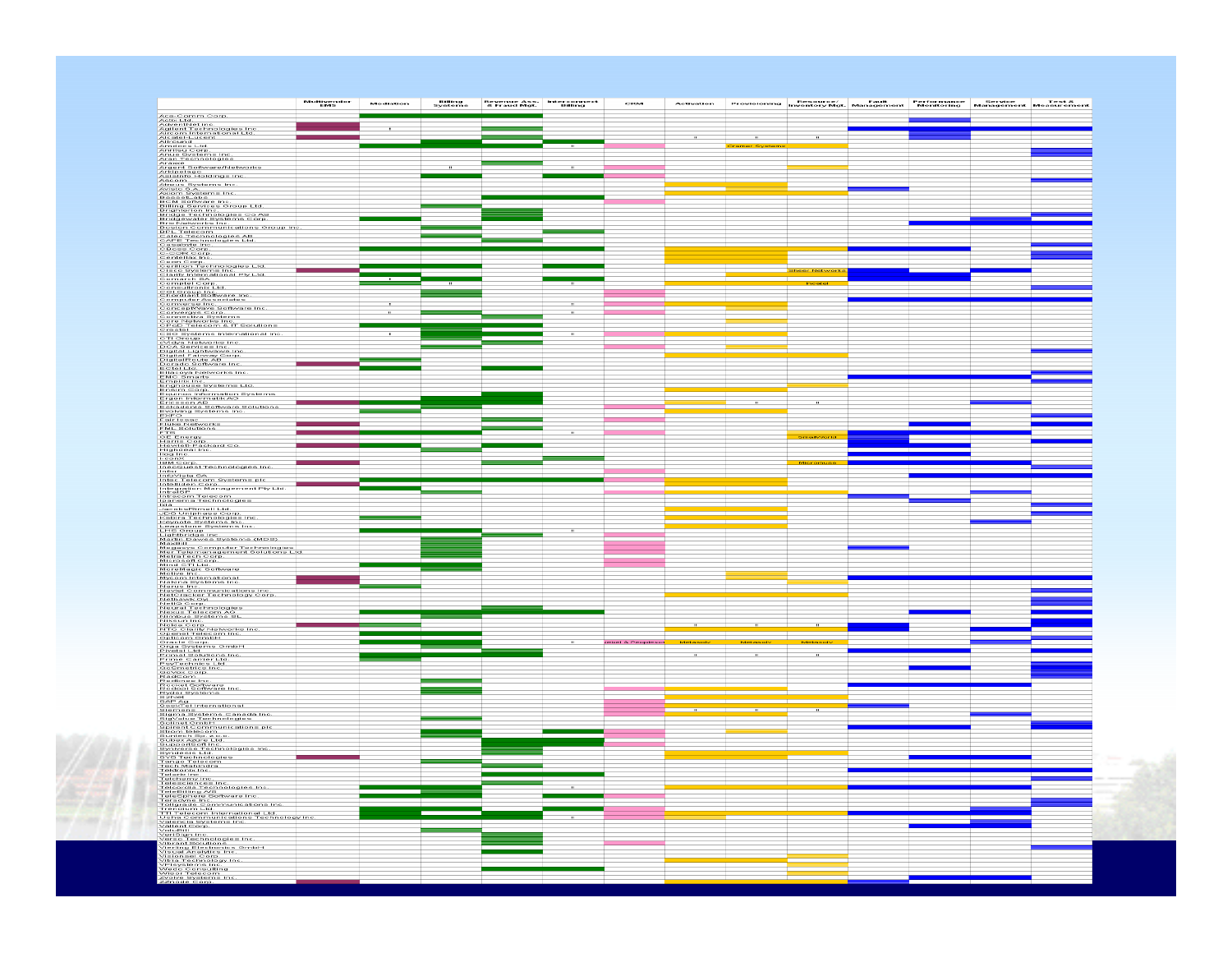# OSS/BSS Software Market



| Strategy                              | $#$ of companies | Average OSS Revenue |  |  |
|---------------------------------------|------------------|---------------------|--|--|
| 1. Telecom specific niche strategy    | 40               | M\$ 826,0           |  |  |
| 2. Cross-industry niche strategy      | 8                | M\$ 143,0           |  |  |
| 3. OSS/BSS platform strategy          | 26               | M\$ 5347,2          |  |  |
| 4. Horizontal platform strategy       | ٢                | M\$ 1064,0          |  |  |
| 5. Telecom specific vertical strategy | 39               | M\$ 2778,6          |  |  |
| 6. Telecom specific layer strategy    | 8                | M\$ 842,0           |  |  |
| 7. Service provider                   | 61               | M\$ 11801,0         |  |  |
| Total                                 | 187              | M\$ 593,9           |  |  |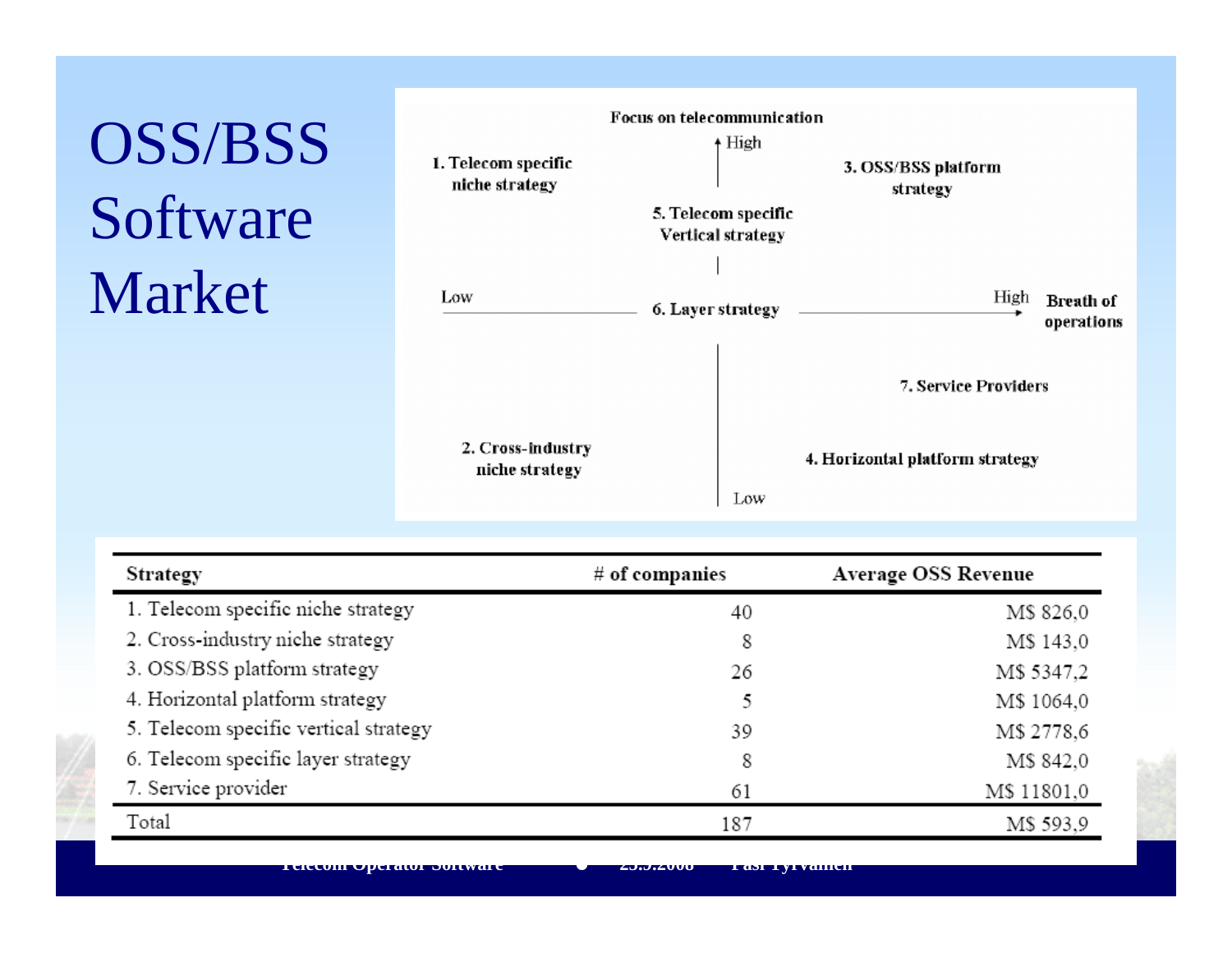#### OSS/BSS SW Spending  $(= SW Market + CSP In-House Costs)$

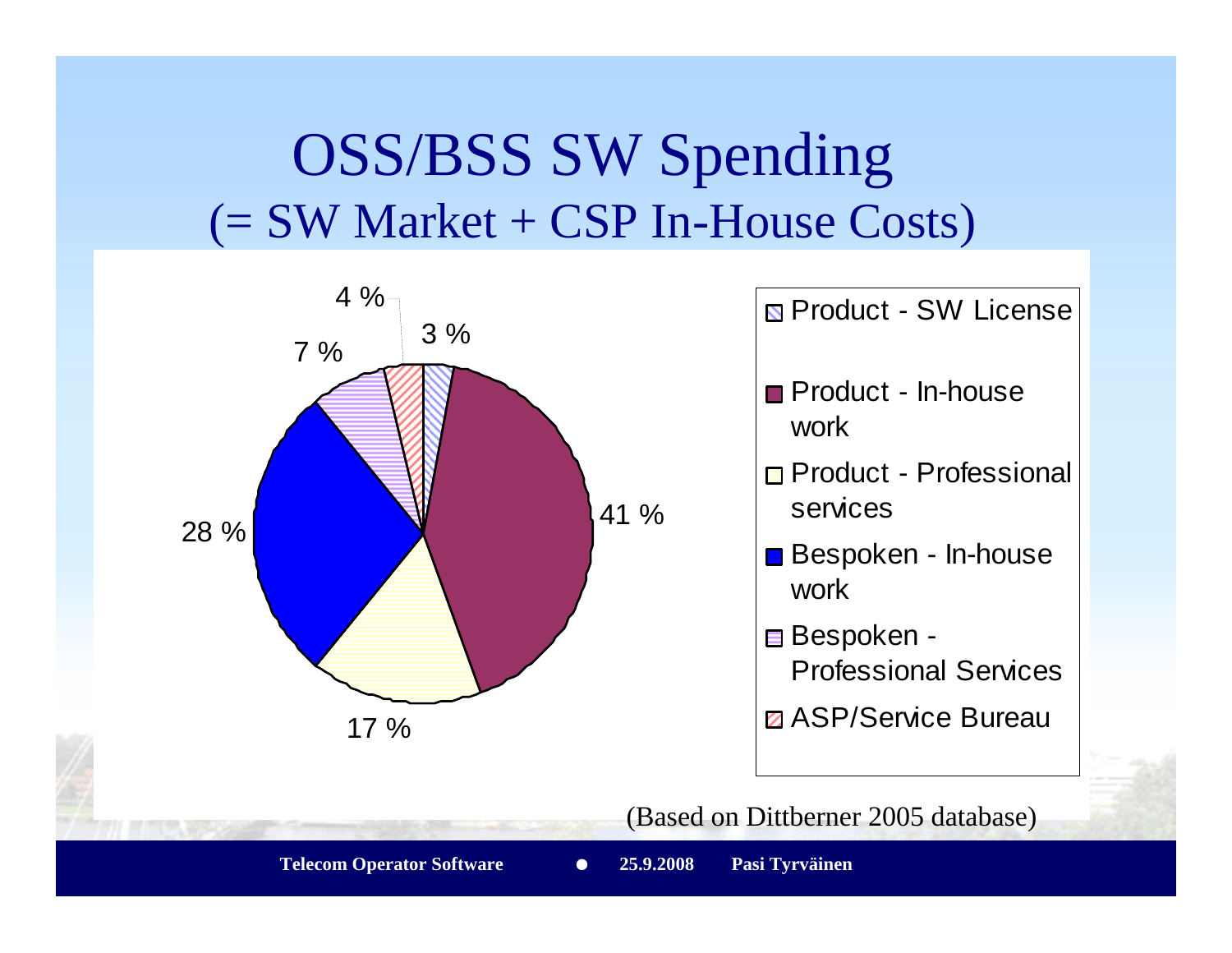# Software Developers in Six

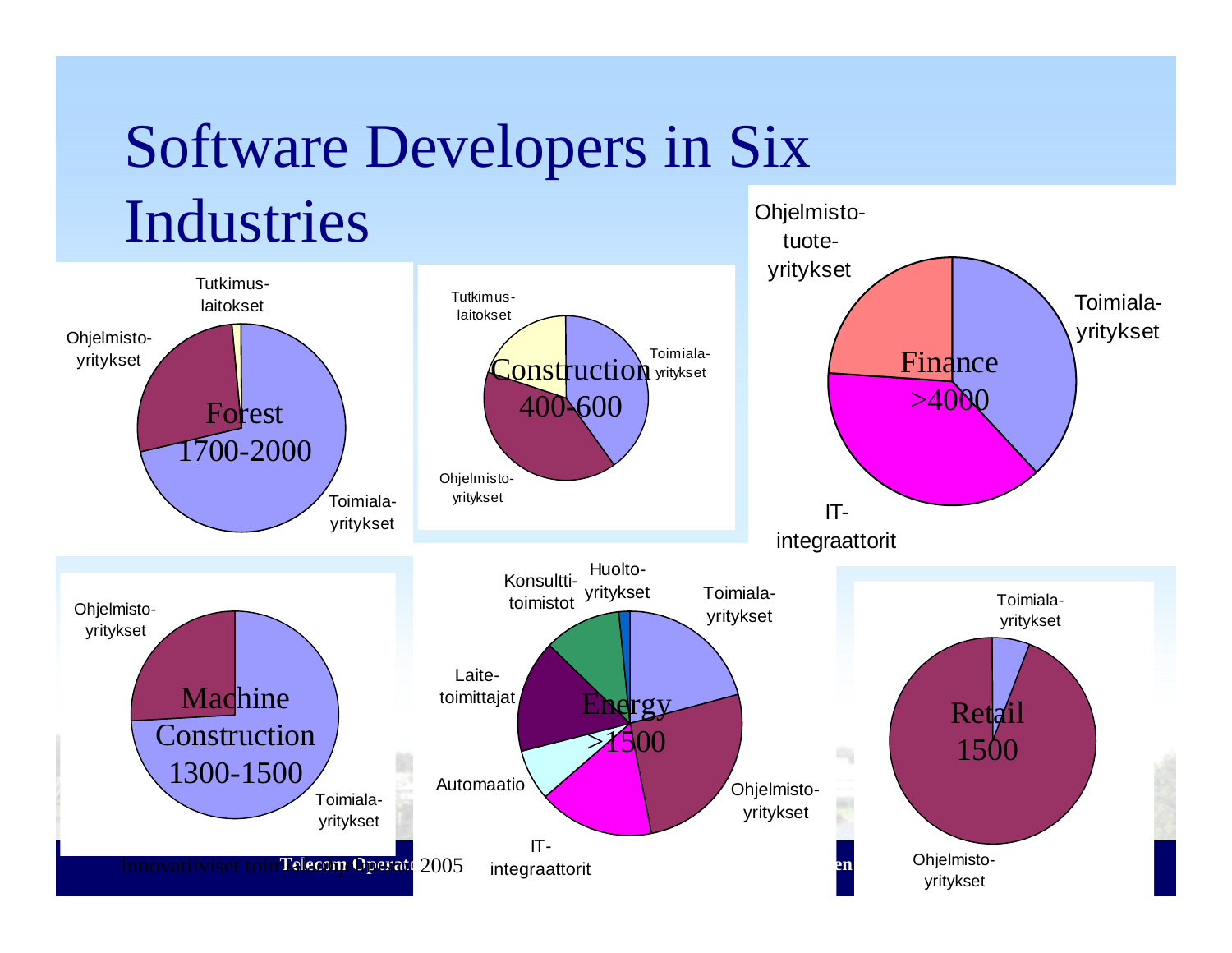## Standardization and SW Development Effort



Efforts devoted to interface implementation by a mediation software company. Upper line: all types of interfaces are supported. Lower line: only interfaces following IETF standards are supported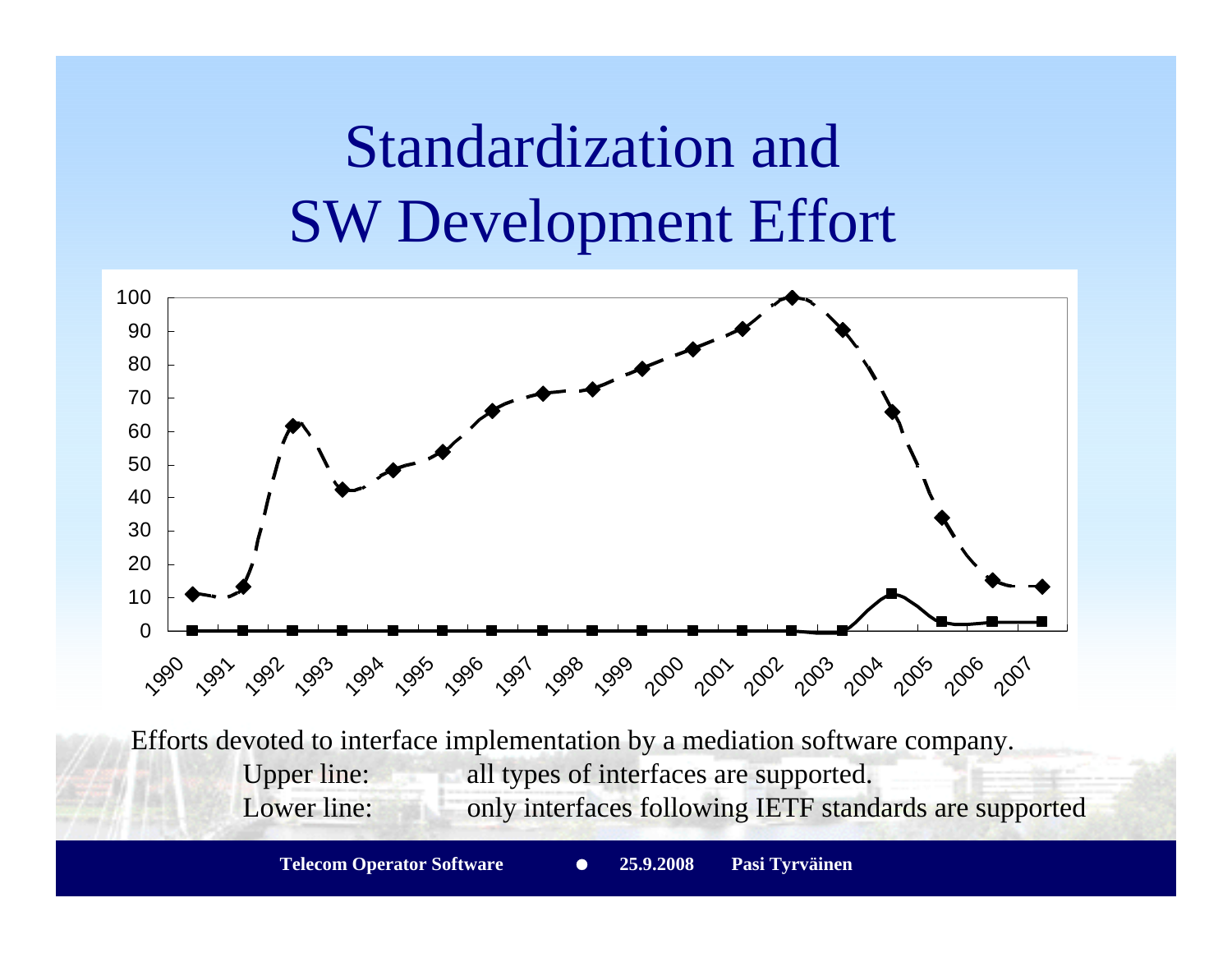## OSS/BSS Market Segments

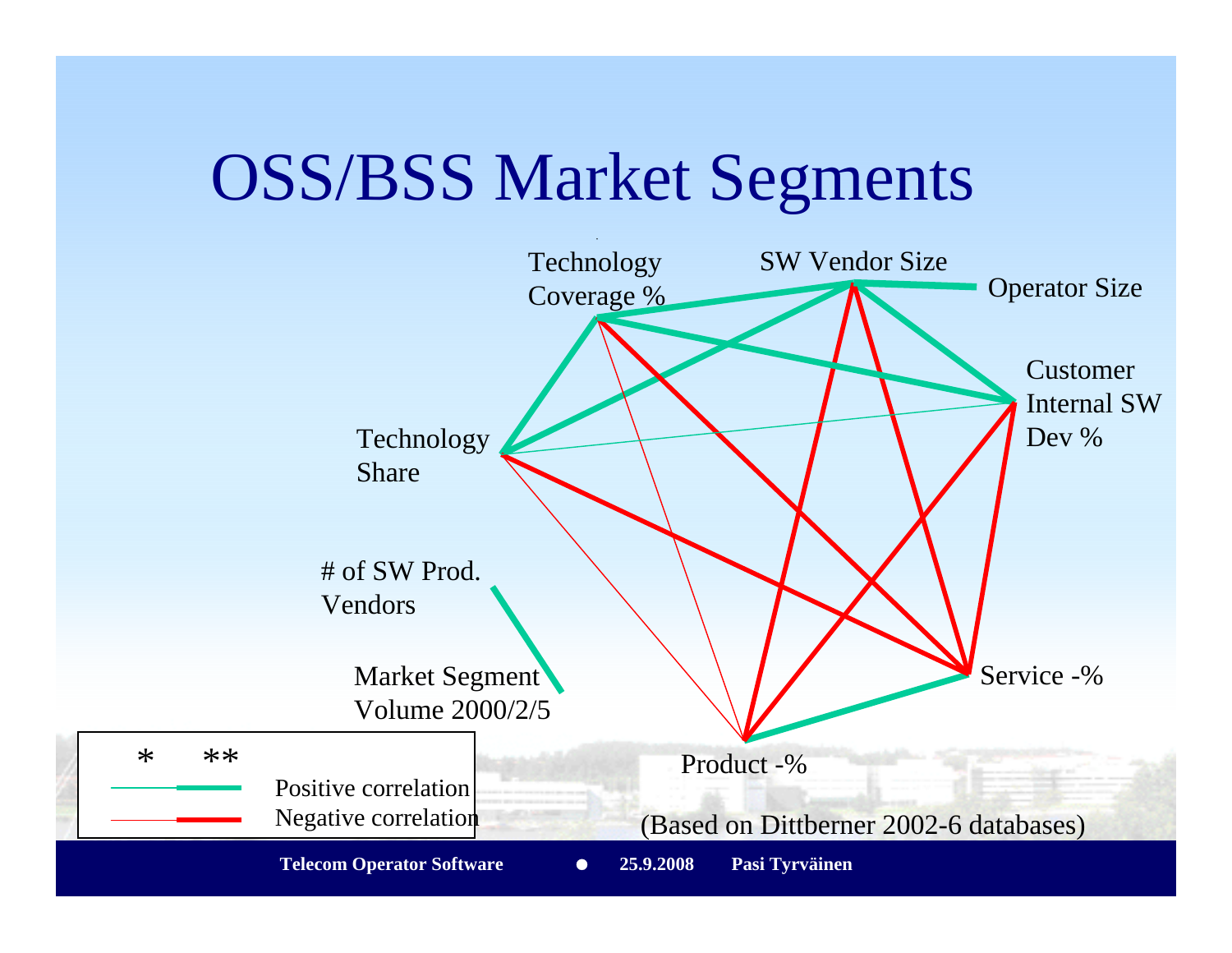### structure structure Evolution of a teleoperator's

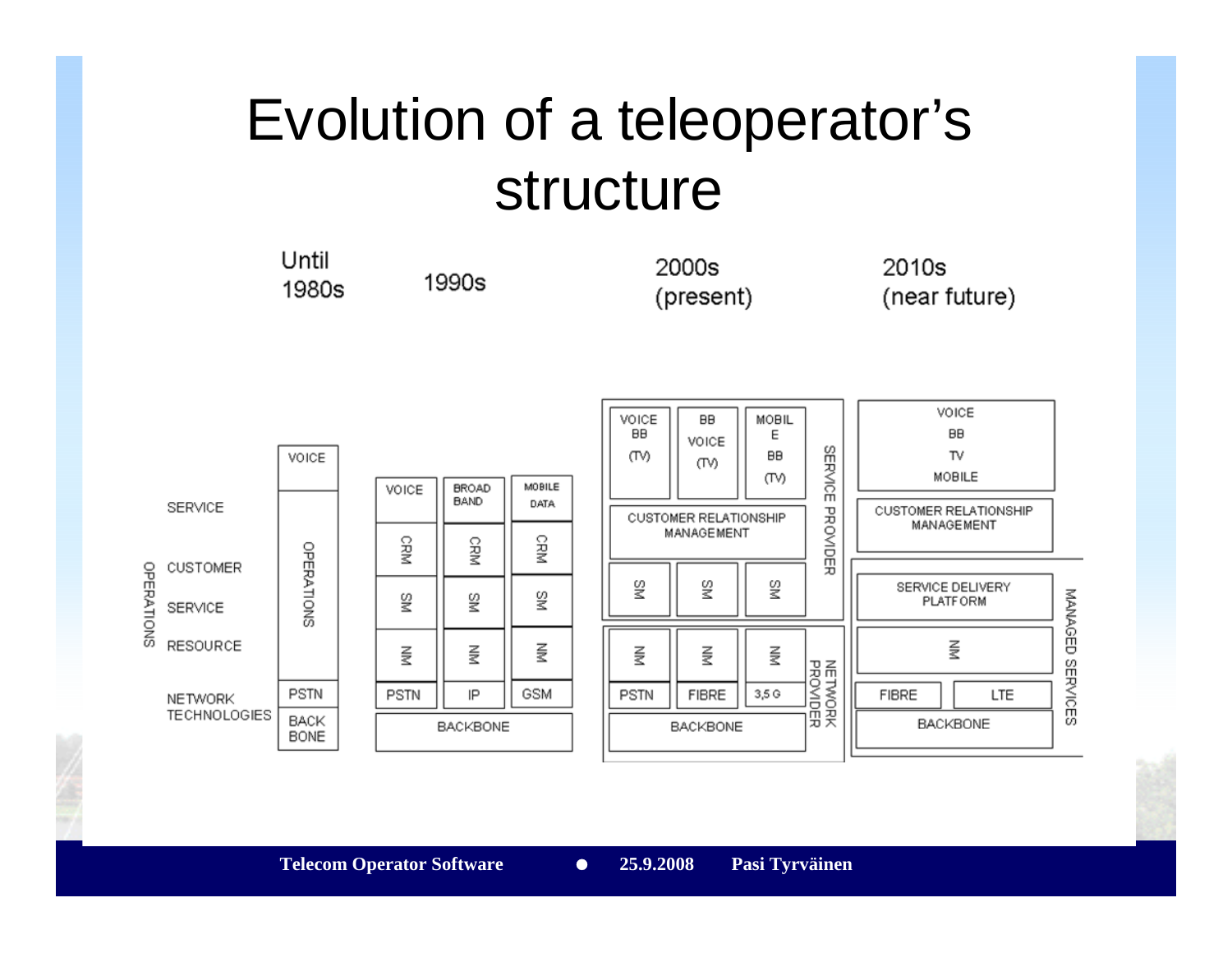# ARPU

- •Linear regression (stepwise)
- • ARPU depends on SW spending
	- Variable «SW spending percentage 2005» explains 51% of variance
	- Positive coefficient (0.71)
	- ! Only 12 cases
- • Possible explanations:
	- Use of SW increases ARPU
	- – Wages in a country affect ARPU: ARPU–GDPPPP correlation (Spearman) 0,814\*\*
- •Doesn't correlate with other

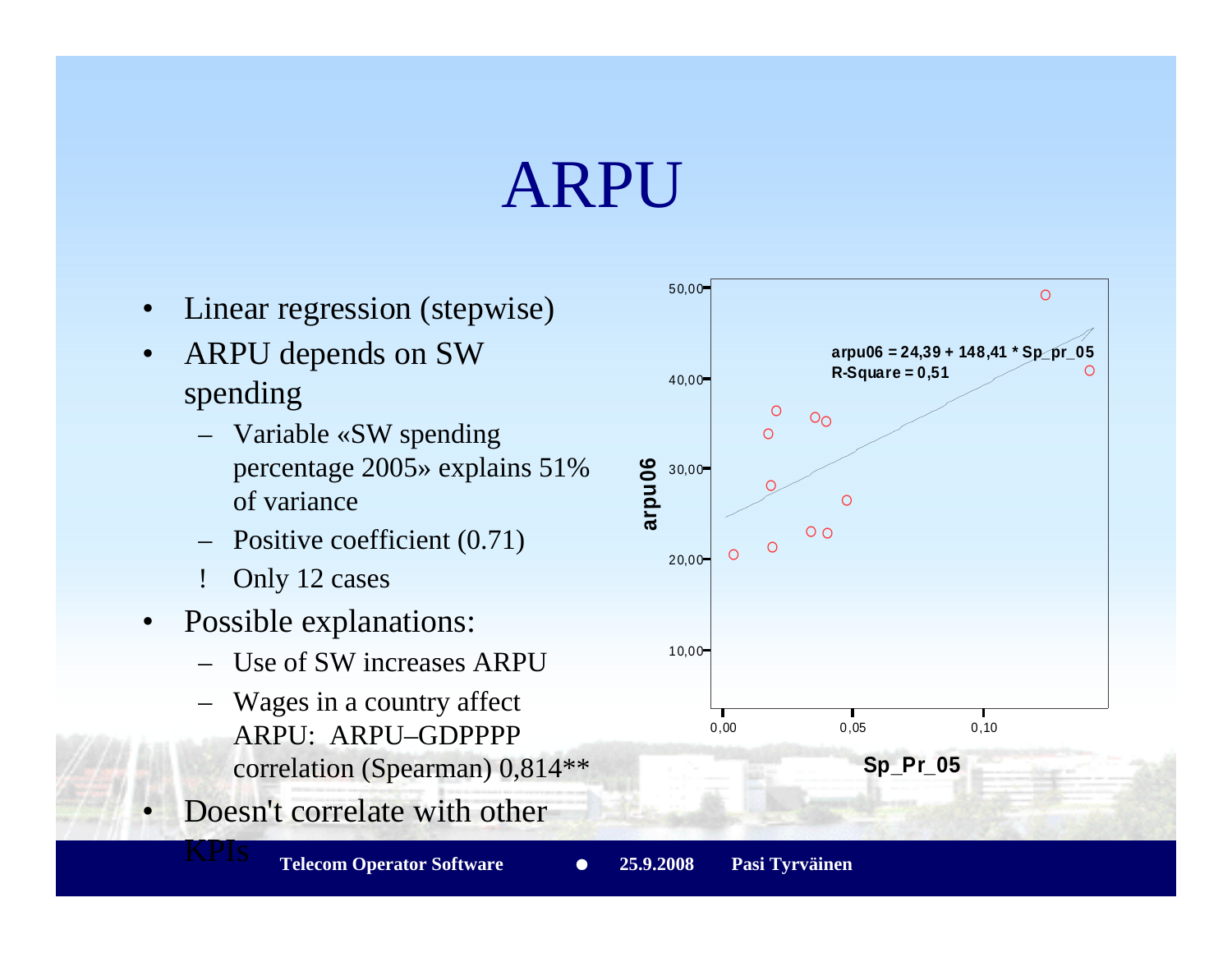## Further Research

- Delphi analysis
	- Experts are welcome to judge mini scenarios on OSS/BSS market development.
- OSS/BSS Mergers and acquisitions
- Impact of software to CPS KPIs
	- Internal SW, Licenses, Tailoring, CAPEX, OPEX
	- ARPU, Net profit %, …
- Project SEC 2009
	- Analysis of SaaS to CSP business (NSN, Comptel, Qvantel..)
- FW 7 proposal preparation (March 03 call for 2010-)
	- Partners and proposals are welcome!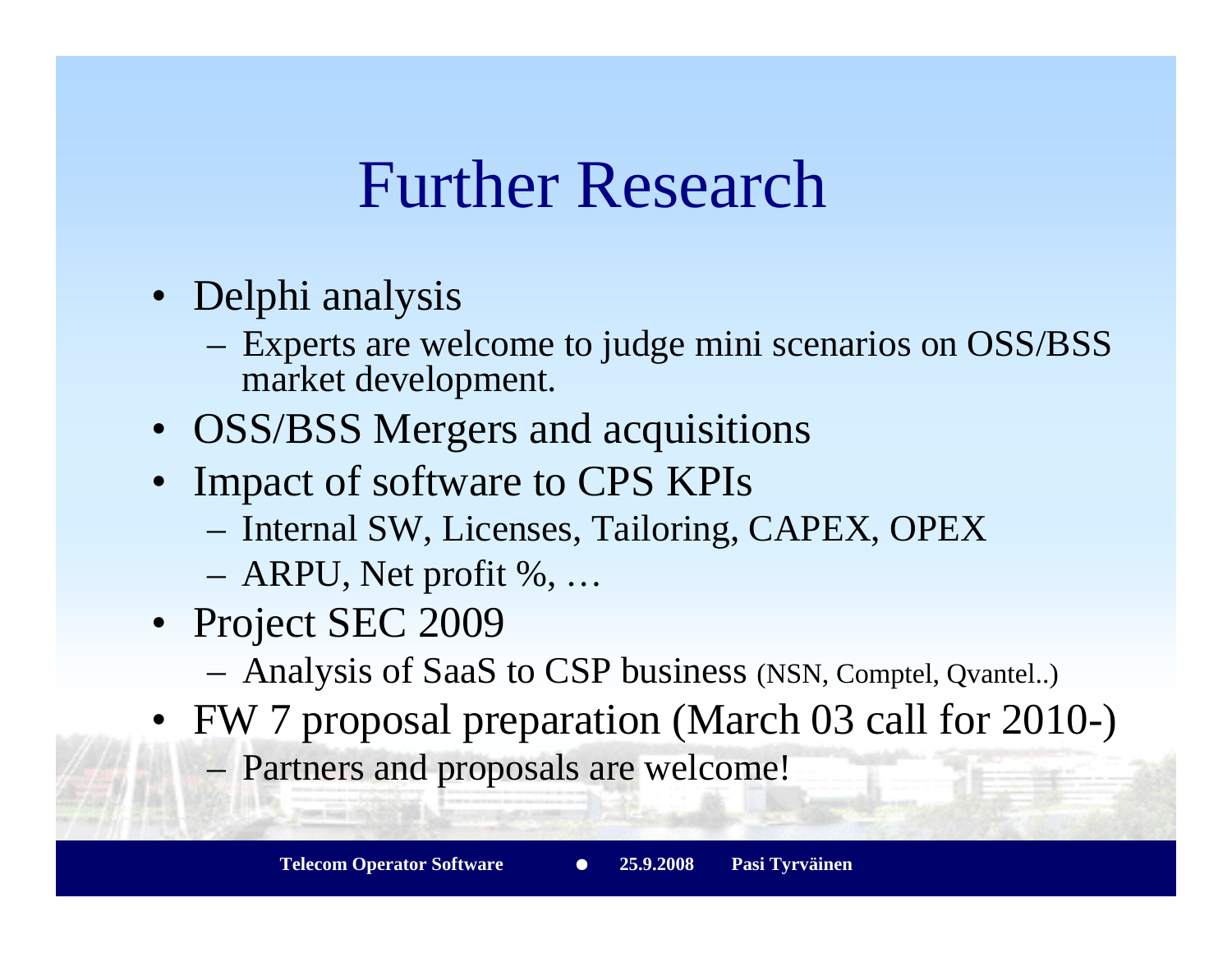# SmarTop Publications

- • Pasi Tyrväinen, Juhani Warsta, and Veikko Seppänen, *Evolution of Secondary Software Businesses: Understanding Industry Dynamics,* in Proc. of the IFIP WG 8.6, Madrid, Spain, 22- 24 October, 2008, Vol, pp. 11-3.
- • Pasi Tyrväinen and Lauri Frank, *Diffusion of telecom software services and products – from legacy services to focused products*, in Proc. of Telecommunications, Networks and Systems (TNS 2008) Amsterdam, Netherlands, 22-24 July, 2008.
- • Oleksiy Mazhelis, Pasi Tyrväinen, and Jarmo Matilainen, *Analyzing Impact of Interface Implementation Efforts on the Structure of a Software Market: OSS/BSS Market Polarization Scenario*, in Proc. of ICSOFT 2008, Porto, Portugal, 5-8 July, 2008.
- • Lauri Frank and Eetu Luoma, *Telecommunications Software Industry Evolution*, in Proc. of 7th Conference on Telecom, internet & media Techno-Economics (CTTE 2008), Paris, France, 2008.
- • Lauri Frank, Eetu Luoma, and Pasi Tyrväinen, Market Scope of Vendors in the OSS Software Market, in Proc. of the IEEE International Conference on Industrial Engineering and Engineering Management (IEEM 2007), Singapore, December 2-5, 2007, pp. 2096-2100.
- • Oleksiy Mazhelis, Pasi Tyrväinen, and Erkki Viitala, Modeling Software Integration Scenarios for Telecommunications Operations Software Vendors, in Proc. of IEEM 2007, pp. 49-54.
- • Oleksiy Mazhelis and Pasi Tyrväinen, Modeling Telecommunications Software Horizontalization using Systems Interconnectivity Matrix, in Mika Hannula, et.al. (Eds.), Proc. of EBRF 2007, Jyväskylä, Finland, 2007.
- • Pasi Tyrväinen, Eetu Luoma, and Lauri Frank, Business Strategies of Telecommunications Software Vendors, in Mika Hannula, et.al. (Eds.), (EBRF 2007), Jyväskylä, Finland, 2007.
- • Olli Martikainen, *Productivity Improvements Enabled by ICT based Process Transformations*, in Proc. of BCI'2007, Sofia 27-29.9.2007, pp. 1-8.
	- Olli Martikainen, *Business Process Productivity Improvements Enabled by Broadband and Mobile Telecom Services*, in Proc. of the 46th Congress FITCE, Warsaw, 30.8.-1.9.2007, pp. 1-6.

•